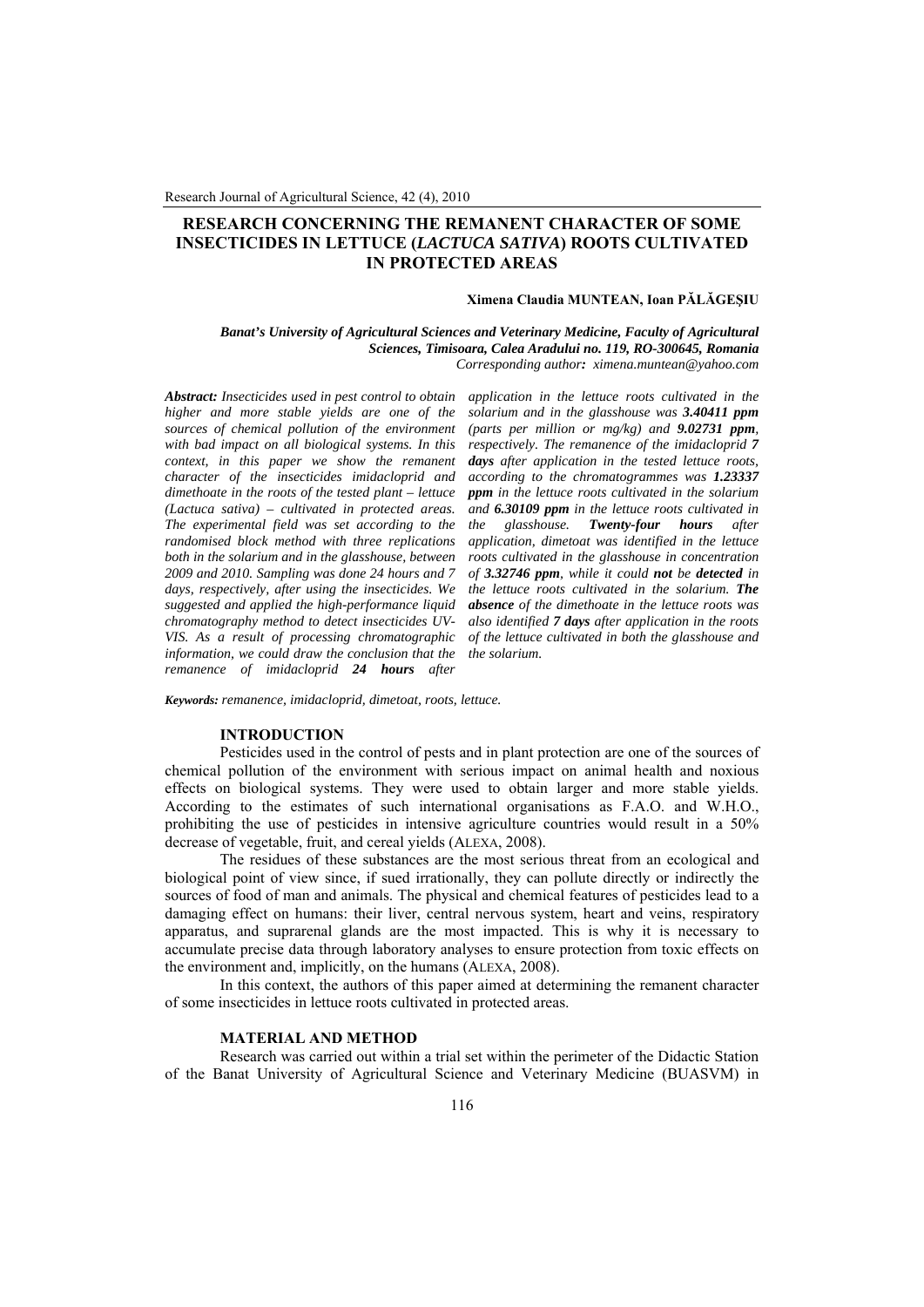Research Journal of Agricultural Science, 42 (4), 2010

Timisoara (Romania), between 2009 and 2010, and in the laboratories for the detection of organophosphoric pesticide residues of the same University. The plant to be tested was lettuce (*Lactuca sativa*) and for the study of the remanent effect in the lettuce roots we used the following insecticides:

1. Commando containing 200 g/l of active substance *imidacloprid*.

2. Sinoratox 35CE containing 35% active substance *dimethoate*.

The experimental field was set after the randomised block method with three replications (CIULCĂ, 2002), with trials in protected areas (solarium and glasshouse) on areas of 12 and 6 m<sup>2</sup>, respectively. Harvesting was done manually at intervals of 24 hours and 7 days, respectively, and at the same time. The samples were stored in bags and kept in the freezers of the laboratories for the detection of organophosphoric pesticide residues of the BUASVM in Timisoara. In order to study the remanence of the active substances mentioned above, we chose the HPLC (High Performance Liquid Chromatography) technique. We also suggested and applied the chromatography method in the distribution and detection of insecticides in UV-VIS (JANTSCHI, 2004). We used a Schimadzu chromatograph observing the standards of the present legislation according to the State standard STAS 12905-90. The principle of the method consists in extracting the organophosphoric residues from the petroleum ether and acetonitrile sample, purifying through florisil column passage, and eluting with a mixture of petroleum ether and ethylic ether. We determined quantitatively the pesticide residues in the concentrated eluate (MANDIC, 2002).



Figure 1. Filtering the mixture of petroleum ether Figure 2. Passing the samples through the florisil



column



Figure 3. Collecting the samples with the micropipette



Figure 4. Introducing the samples in the analysis chromatograph.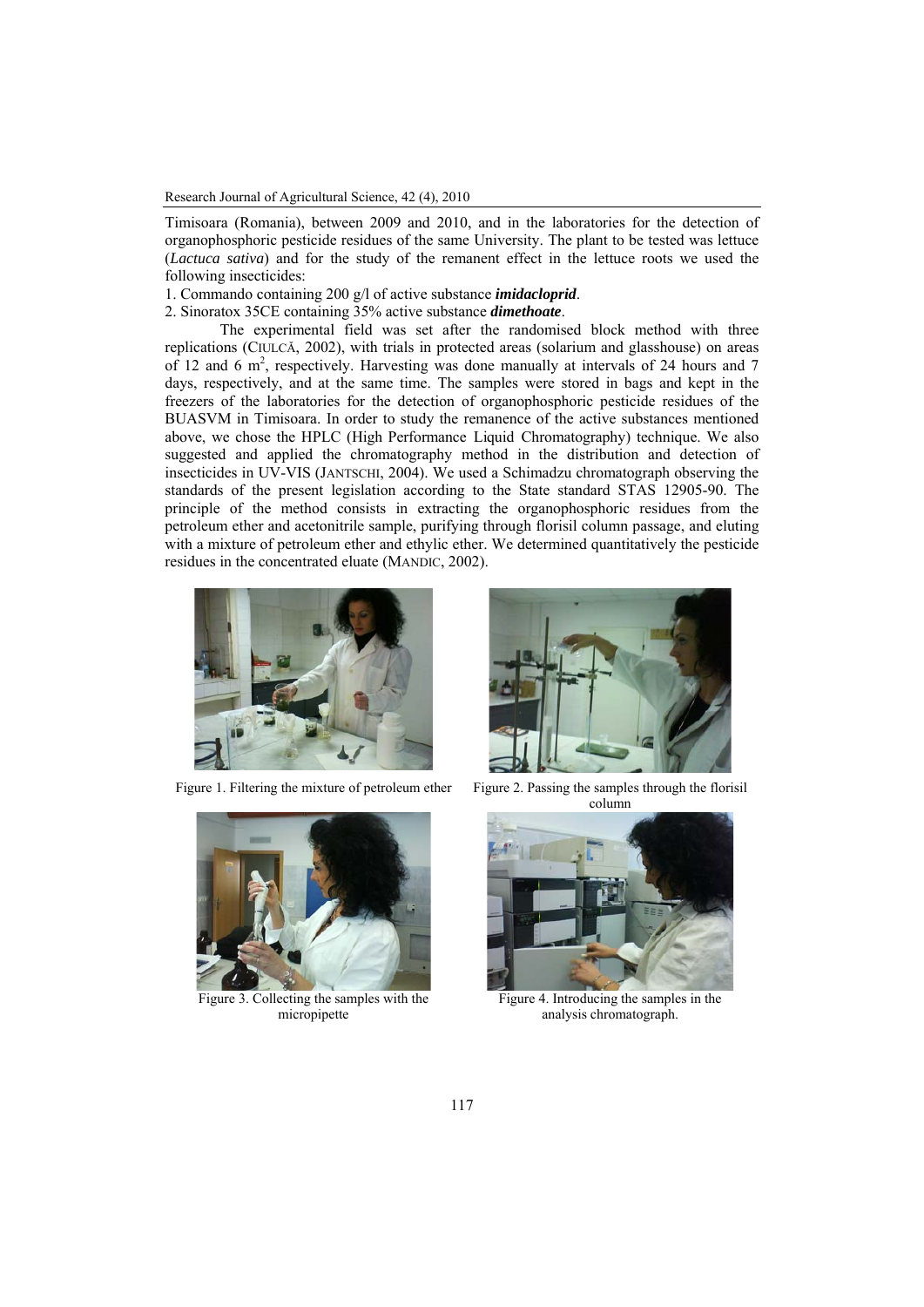Research Journal of Agricultural Science, 42 (4), 2010

# **RESULTS AND DISCUSSION**

In order to validate the working method and to confirm the accuracy and the reproducibility of analytical results we established the calibration curves for the active substances used: *imidacloprid* and *dimethoate* (figure 5 and figure 6).





Figure 5. Imidacloprid. The calibration curve Figure 6. Dimethoate. The calibration curve.

We also designed for the beginning the chromatogrammes for the control sample – lettuce roots. After analyzing them, we could see there were no traces whatsoever of substances (figure 7).



Figure 7. Chromatogramme of the control root sample.

**1. Determining the remanence of imidacloprid in the roots of the tested plant (***Lactuca sativa***) cultivated in protected areas.** 

The amounts of roots used to determine the remanence of the imidacloprid **24 hours** after application in the roots of lettuce cultivated in the solarium and in the glasshouse were 6.74 g and 2.68 g, respectively.

According to the chromatogrammes, we detected a concentration of 22.94372 µg/ml in the roots of lettuce cultivated in the solarium (figure 1.1.), and a concentration of 24.19320 µg/ml in the roots of the lettuce cultivated in the glasshouse (figure 1.2.). These values, converted into ppm (parts per million or mg/kg) are **3.40411 ppm** for the lettuce roots cultivated in the solarium and **9.02731 ppm** for the lettuce roots cultivated in the glasshouse.

We thus determined the amount of insecticide in mg related to the amount of roots under study in kg, obtaining the residues in ppm.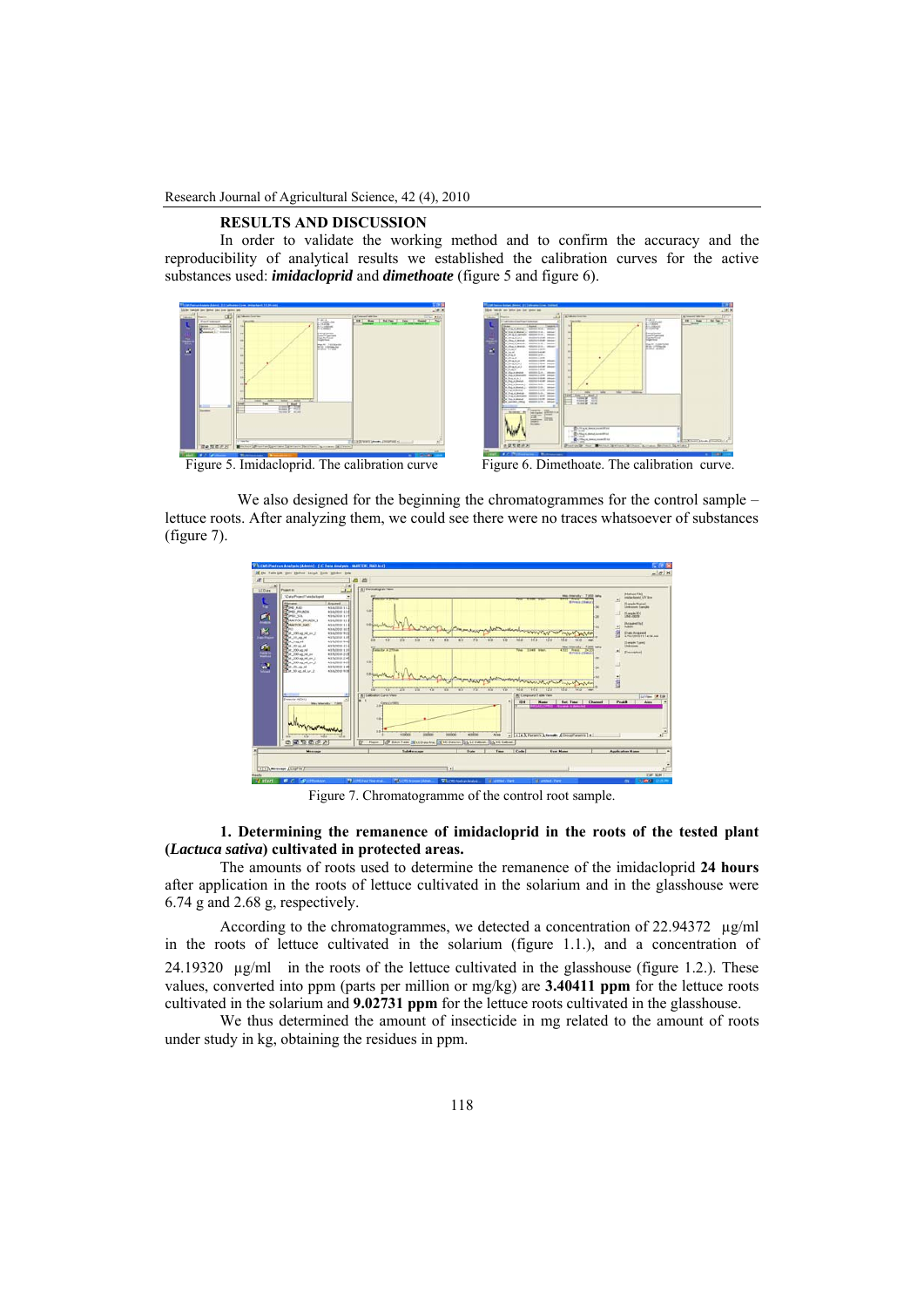Research Journal of Agricultural Science, 42 (4), 2010



Figure 1.1.Imidacloprid.Chromatogramme of the root extract (lettuce/solarium) 24 hours after application



Figure 1.2.Imidacloprid.Chromatogramme of the root extract (lettuce/glasshouse) 24 hours after application.

The amount of lettuce roots for the determination of the remanence of imidacloprid **7**  days after application in the lettuce roots cultivated in the solarium and in the glasshouse were 16.33 g and 3.10g, respectively.

According to chromatogrammes, we detected a concentration of 20.14108 µg/ml in the lettuce roots cultivated in the solarium (figure 1.3.) and a concentration of 19.53339  $\mu$ g/ml in the lettuce roots cultivated in the glasshouse, respectively (figure1.4.). These values, converted into ppm are **1.23337 ppm** for the lettuce roots cultivated in the solarium and **6.30109 ppm** for the lettuce roots cultivated in the glasshouse.



Figure 1.3.Imidacloprid.Chromatogramme of the root extract (lettuce/solarium) 7 days after application.



 Figure1.4.Imidacloprid.Chromatogramme of the root extract (lettuce/glasshouse) 7 days after application.

## **2. Determining the remanence of dimethoate in the roots of the tested plant (***Lactuca sativa***) cultivated in protected areas.**

The amounts of lettuce roots used to determine the remanence of the active substance dimethoate **24 hours** after application in the lettuce roots cultivated in the solarium and in the lettuce roots cultivated in the glasshouse were 5.64g and 2.28g, respectively.

According to the chromatogrammes, we detected a concentration of 0.0000  $\mu$ g/ml in the lettuce roots cultivated in the solarium (figure 2.1.) and a concentration of 7.58663  $\mu$ g/ml in the lettuce roots cultivated in the glasshouse, respectively (figure 2.2). These values converted into ppm are **0.0000 ppm** for the lettuce roots cultivated in the solarium and **3.32746 ppm** for the lettuce roots cultivated in the glasshouse, respectively.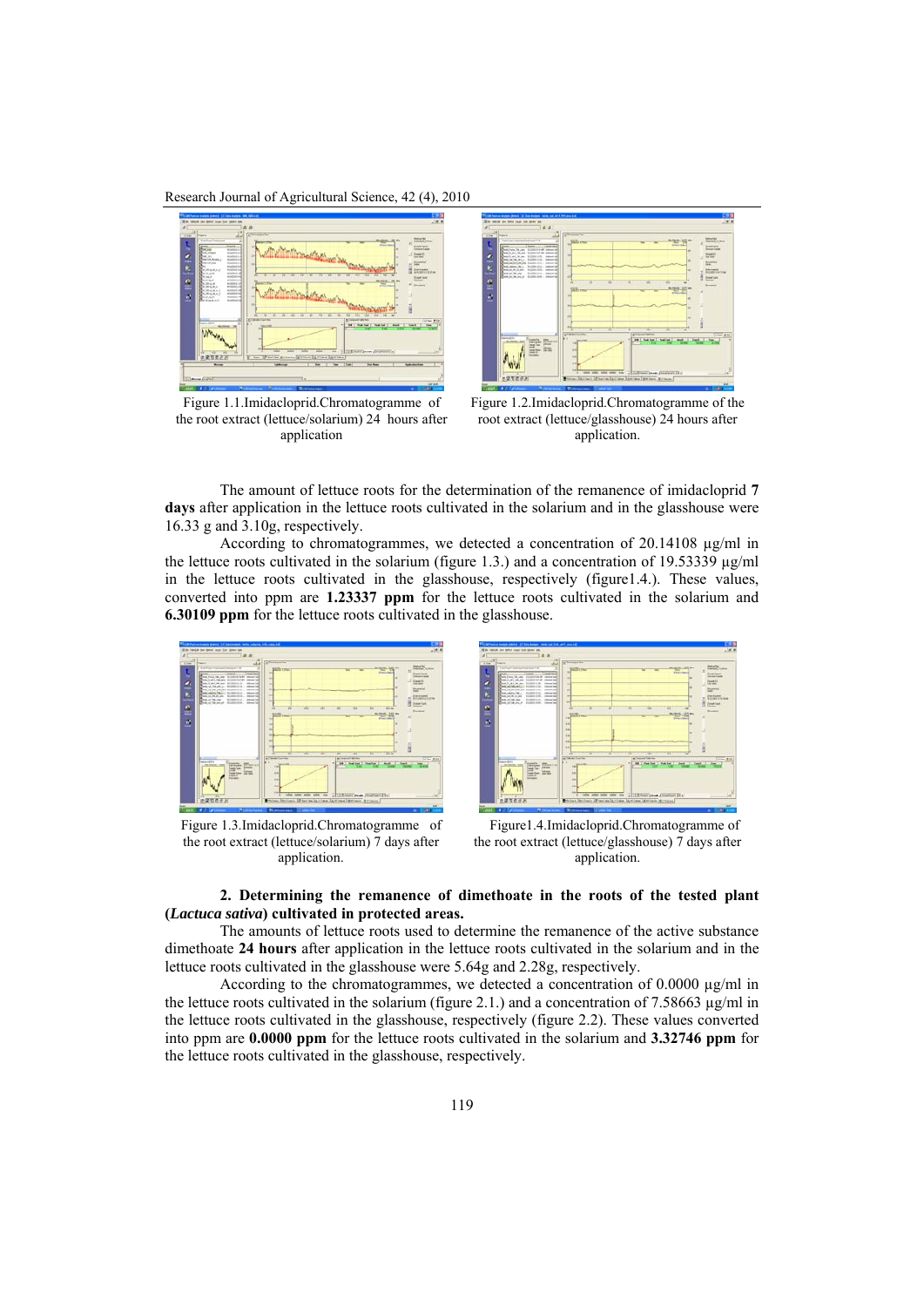Research Journal of Agricultural Science, 42 (4), 2010



Figure 2.1.Dimethoate.Chromatogramme of the root extract (lettuce/solarium) 24 hours after application.



Figure 2.2.Dimethoate.Chromatogramme of the root extract (lettuce/glasshouse) 24 hours after application.

Analysing the chromatogrammes below (figures 2.3. and 2.4.) we can see that the active substance dimethoate could not be detected in the lettuce roots cultivated in the solarium or in the lettuce roots cultivated in the glasshouse **7 days** after application (**0.0000ppm** concentration).





Figure 2.3.Dimethoate.Chromatogramme of the root extract (lettuce/solarium) 7 days after application.

Figure 2.4.Dimethoate.Chromatogramme of the root extract (lettuce/glasshouse) 7 days after application.

*Table 1* 

```
The remanence determination results of the insecticides imidacloprid and dimethoate in the roots of the 
      tested plants –lettuce (Lactuca sativa)-cultivated in protected areas, 2009-2010 
Active substance The remanence in the lettuce roots
```

| <b>Active substance</b>        | The remanence in the lettuce roots |                     |                          |                     |
|--------------------------------|------------------------------------|---------------------|--------------------------|---------------------|
|                                | 24 hours after apllication         |                     | 7 days after application |                     |
|                                | solarium<br>(ppm)                  | glasshouse<br>(ppm) | solarium<br>(ppm)        | glasshouse<br>(ppm) |
| <b>DIMETHOATE</b>              | 0,0000                             | 3,32746             | 0,0000                   | 0,0000              |
| <b>IMIDA</b><br><b>CLOPRID</b> | 3,4041                             | 9,0273              | 1,2333                   | 6,3010              |